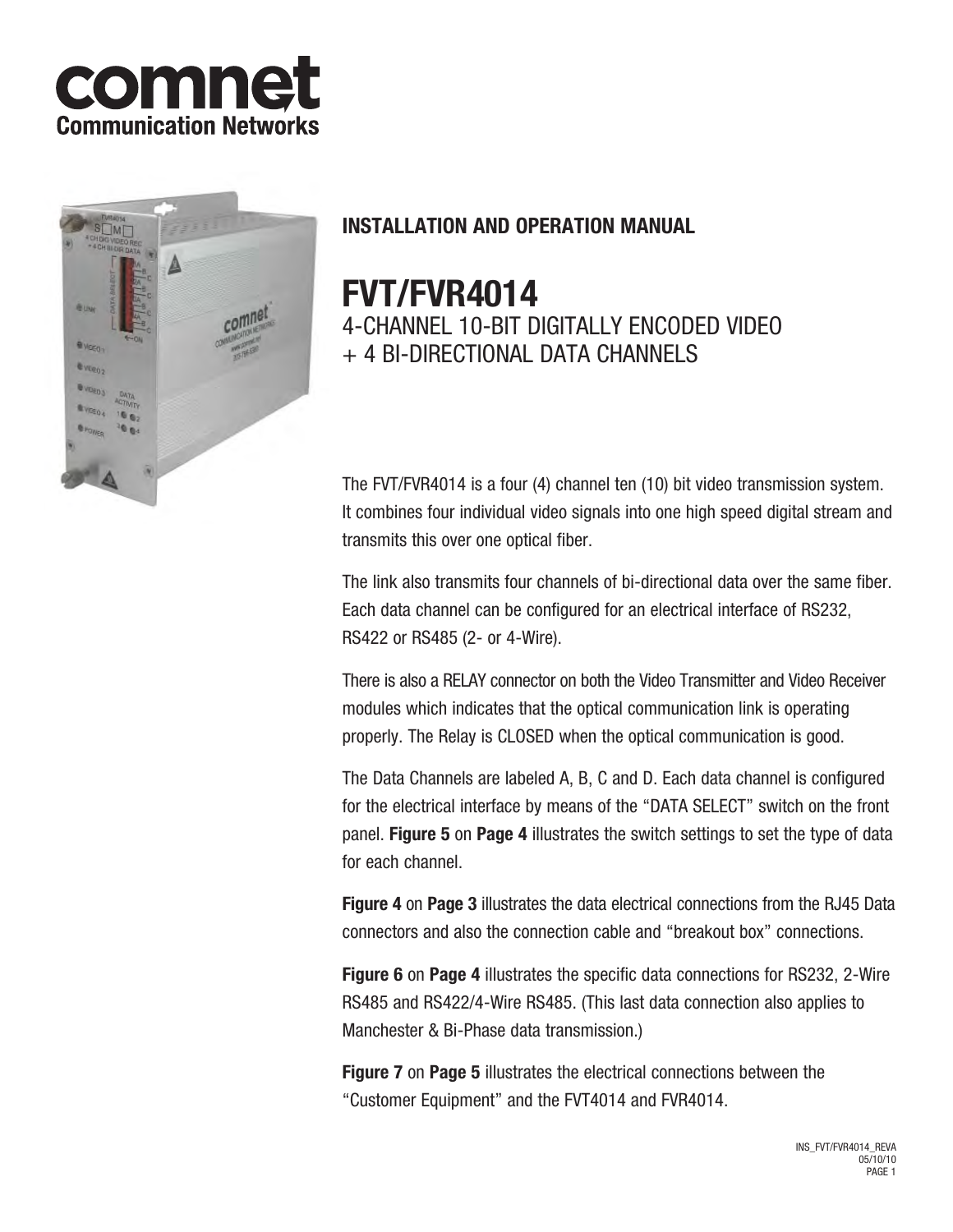## **FIGURE 1 – FVT/FVR4014 TRANSMITTER AND RECEIVER**



#### **FIGURE 2 – FVT4014 TRANSMITTER**



## **FIGURE 3 – FVR4014 RECEIVER**

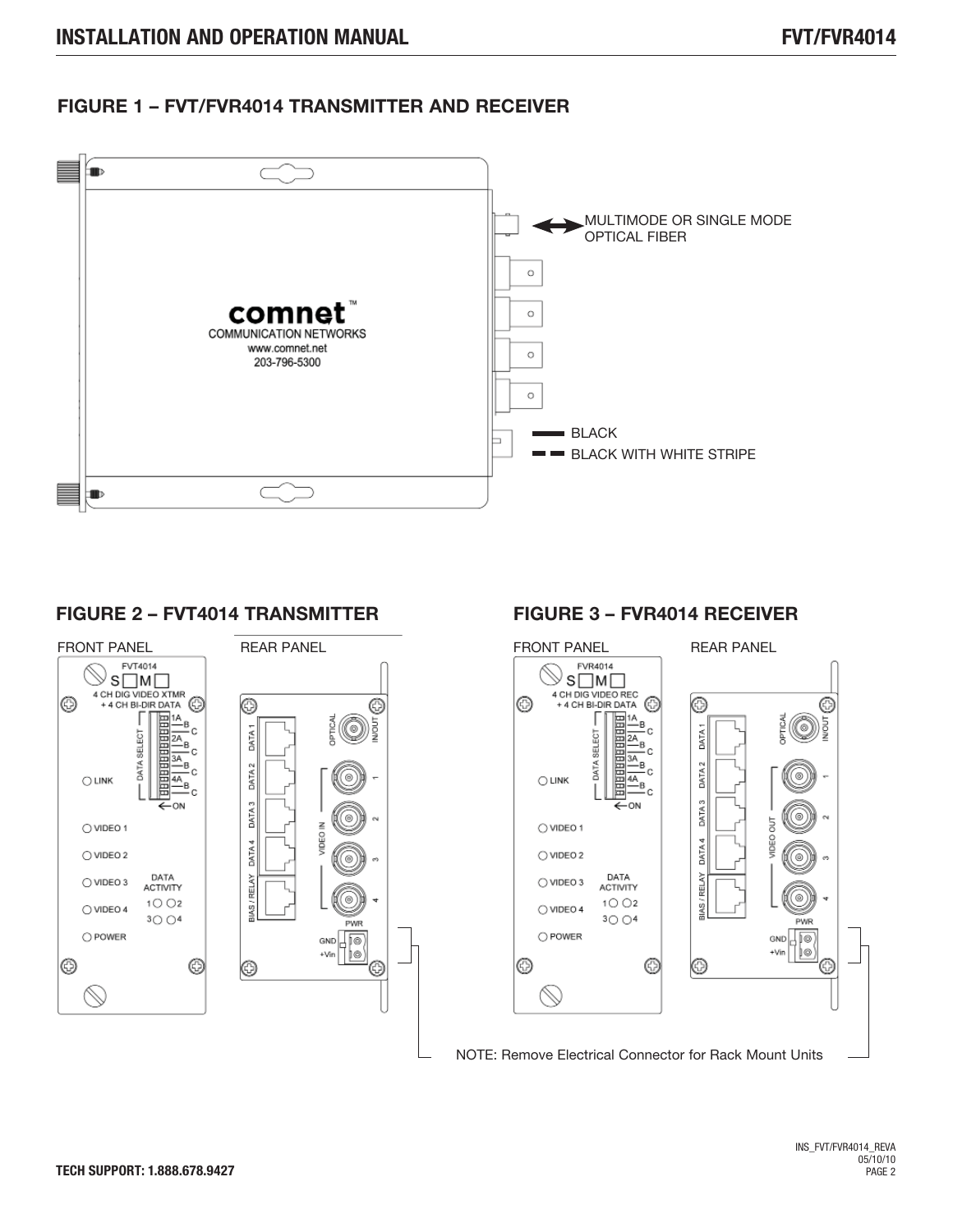### **FIGURE 4 – RJ45 BREAK-OUT**

*5 pc. Factory Supplied*

# **CONNECTIONS FOR EACH DATA CHANNEL**

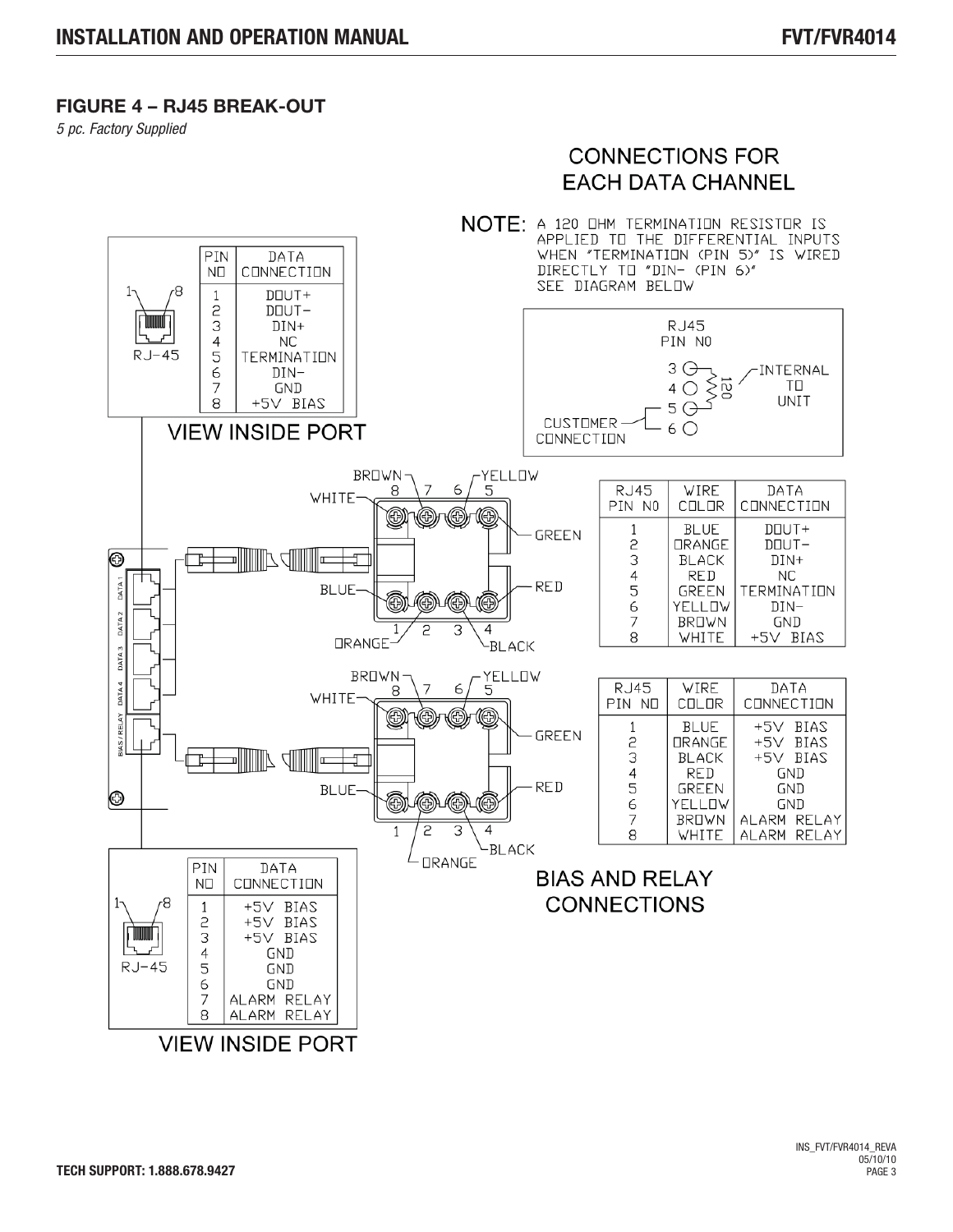# **FIGURE 5 – SWITCH POSITIONS**

*The mode for each data channel is configured using a set of three switches on the front panel of the unit.*



## **FIGURE 6 – SWITCH SETTINGS**

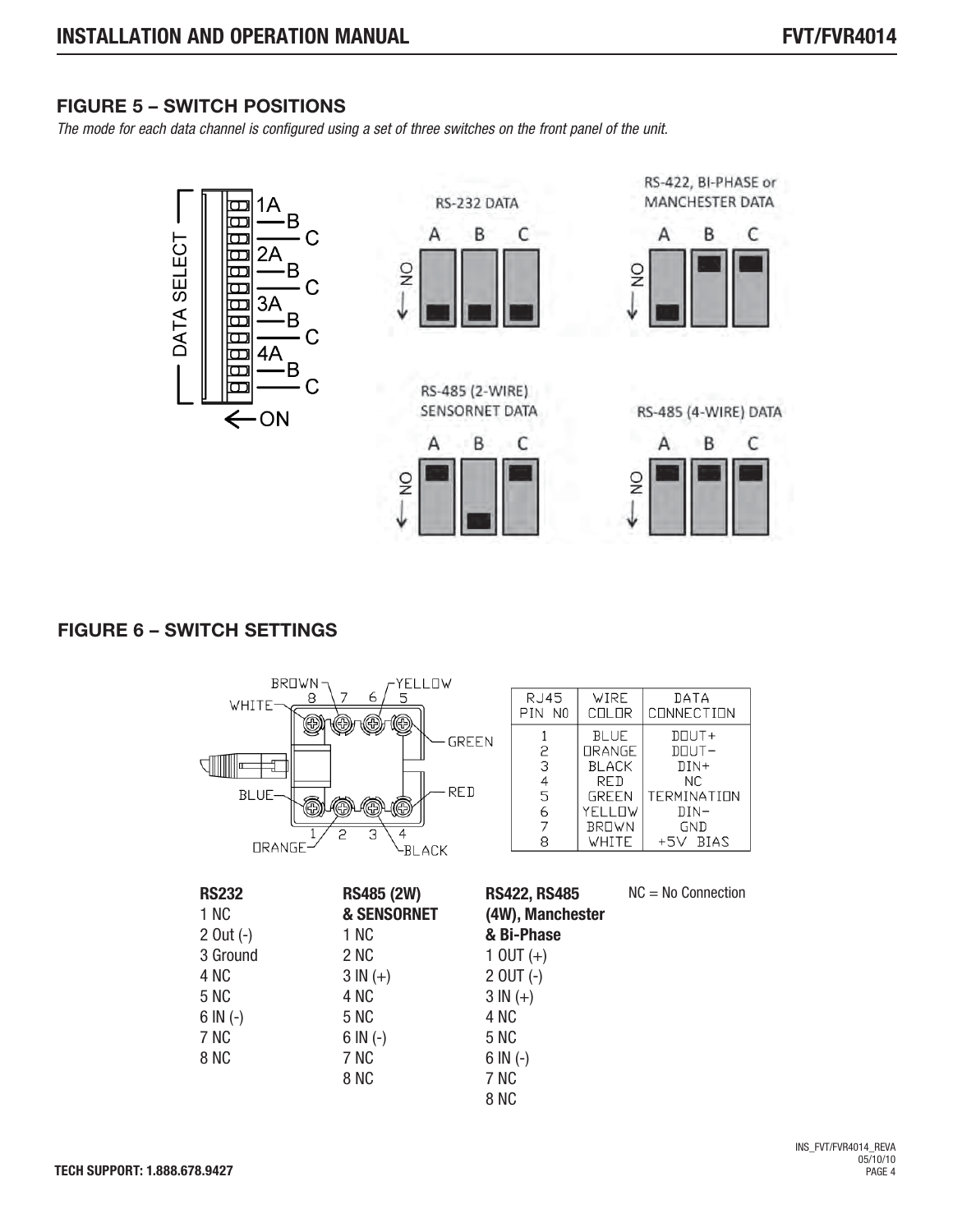# **FIGURE 7 – DATA CONNECTIONS**

*See Page 4 for Switch Settings*



# **FIGURE 8 – LED INDICATORS**

|              | <b>LINK</b>              | <b>VIDEO</b>              | <b>DATA</b>               | <b>POWER</b>      |
|--------------|--------------------------|---------------------------|---------------------------|-------------------|
| <b>GREEN</b> | Communication link has   | An active video signal is | An active data signal is  | Unit powered up   |
|              | been established over    | present on the BNC        | present on the input pins |                   |
|              | optical fiber            | connector.                | of the data connector.    |                   |
| <b>RED</b>   | Communication link has   | No video signal           |                           |                   |
|              | not been established.    |                           |                           |                   |
| 0FF          | Not powered up correctly | $\overline{\phantom{m}}$  | No data signal            | Unit powered down |